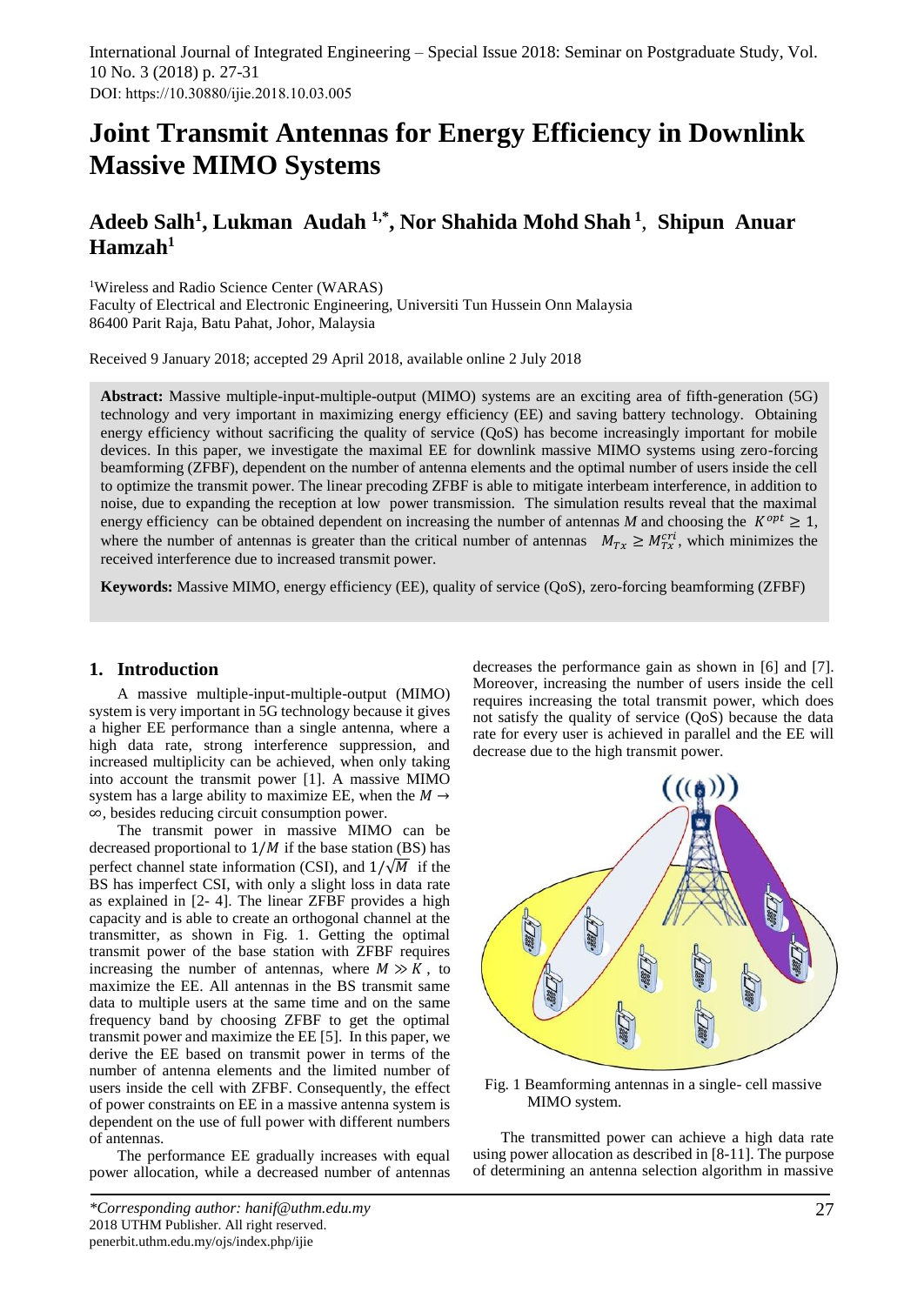MIMO systems is to obtain a high data rate that maximizes the EE. Greater EE is achieved by increasing the number of antennas at BS, where the maximum EE clearly depends on choosing the optimum number of antennas for using linear precoding techniques, such as ZFBF, which are used to suppress high signal-to-interference noise ratio (SINR) at high transmit power.

# **2. System Model**

The downlink signal multiuser-MIMO system includes the BS, which contains many antenna arrays *M* and receives data from many random active users, where every user still receives limited data rate because multiuser interference in downlink MIMO. The received signal vector for active users is given by

$$
z_k = \sqrt{Q_k} \ h_k \gamma_k \ x_k + n_k \tag{1}
$$

where  $x_k$  represents the data symbol signal of the *Kth* user,  $\gamma_k$  is the beam-forming matrix,  $h_k$  is a matrix channel of  $K \times M$ , and  $n_k$  is the received noise with zero mean and variance. The signal received in terms of active users is given by

$$
r_k = \sqrt{Q_k} \ h_k \gamma_k x_k + \sum_{i=1, i \neq k}^K \sqrt{Q_i} \ h_k \gamma_i x_i + n_k \qquad (2)
$$

where  $Q_k$  is the transmitted power for every active user, and the BS transmits a different amount of power to each active users. The received SINR used to describe the achievable data rate for active user K is

$$
SINR_{k} = \frac{\frac{Q_{k}}{k} \sum_{k=1}^{K} |h_{k}\gamma_{k}|^{2}}{\frac{Q_{i}}{k} \sum_{k=1, i \neq k}^{K} |h_{k}\gamma_{i}|^{2} + \sigma^{2}} = \frac{\frac{Q_{k}}{k} |h_{k}h_{k}^{H}|^{2}}{\frac{Q_{i}}{k} |h_{k}h_{i}^{H}|^{2} + 1}
$$
(3)

The transmit beamforming technique is used to maximize the performance of the transmitted power. The purpose of using SINR in each user is to provide the conjugate of beamforming matrix  $\sum_{k=1}^{K} ||\gamma_k||^2$ . The optimal zero-forcing beamforming has low complexity, and the performance is very close to that of a maximumlikelihood multi-user and is expressed as follows:

$$
\gamma_k^{opt} = \left(I_N + \frac{1}{\tau^2} H A H^H\right)^{-1} H \sqrt{\tilde{Q}} \tag{4}
$$

where the  $\tilde{Q}$  parameter is defined as  $\tilde{Q} =$ diag  $(Q_k / ||(\tau^2 I_k + H A H^H)^{-1} h_k||)$  according to the power allocation,  $\tau^2$  is the noise power at the transmitted signal,  $I_N$  is the  $M \times M$  identity matrix, and  $A =$ diag  $[\theta_1, ..., \theta_k]$  is the diagonal matrix in the Lagrange multiplier associated with many of the active users.

The corresponding power allocation matrix, when  $\tau^2 \rightarrow 0$  and  $\tilde{Q}_{\tau^2 \rightarrow 0}$ , the asymptotic power allocation with the zero-forcing beamforming channel, is given as

$$
\gamma_k^{opt} = (0 I_N + H A H^H)^{-1} H \tilde{Q}_{\tau^2 \to 0} =
$$
  
 
$$
H (H H^H)^{-1} A^{-1} \tilde{Q}_{\tau^2 \to 0}
$$
 (5)

The average data rate for each active user is given by

$$
R_{avg} = Blog_2(1 + SINR_K) = \sum_{i=1}^{K} \mathbb{E}(R_k)
$$
 (6)

where  $B$  represents the coherence of the bandwidth. The total average data rate is given as

$$
R_{avg} = Klog_2(1 + SINR_K) = \sum_{i=1}^{K} \mathbb{E}(R_k)
$$
 (7)

The superscript ( )+ denotes the pseudoinverse and the superscript *H* represents the conjugate transpose. In order for the pseudoinverse  $H(HH^H)^{-1}$  to exist, the number of transmit antennas should be less or identical to the number of receive antennas. The ZFBF completely removes the interference by inverting the channel matrix at the transmitter. Otherwise, the transmit beamforming is used to maximize the performance of transmitted power and to reduce the inter-user-interference. Therefore, the purpose of using SINR for each user is to provide the optimal beamforming. The SINR of each active user can expressed as

$$
SINR_k = \frac{Q_t}{tr((HH^H)^{-1})}
$$
 (8)

The linear precoding zero forces beamforming to use the CSI, where the ZFBF is able to make the massive MIMO system less sensitive to the SNR at an increased number of antennas for the achievable data rate, when  $M \geq K$  and the data rate per user K is  $r_k$  for all users expressed as  $R = [r_1, r_2, \dots, r_k]$ , and considers the Gaussian noise as 1. The linear precoding technique with CSI for active users adopts ZFBF, which cancels the intra-cell interference; according to the random matrix theory [12], this can be written as

$$
\frac{1}{\mathbb{E}\left\{tr\left(\left(HH^H\right)^{-1}\right)\right\}} = \frac{M - K}{K}, \qquad M \to \infty \tag{9}
$$

The data rate for a large value of the number of antennas *M* and taking into account a fixed number of active users  $K$  is given by

$$
R_{avg} = K \log_2 \left( 1 + Q_t \frac{M - K}{K} \right) \tag{10}
$$

#### **2.1 Maximize Energy Efficiency**

In this section, we maximize the EE dependent on using transmit power beside optimal zero-forcing beamforming.

**Problem 1**: To obtain the maximum EE, it requires to use the ZFBF transmit power which can achieve high throughput for the total power consumption. Therefore, the EE can be expressed as:

$$
EE = \frac{\sum_{k=1}^{K} R_k}{\eta Q_t + KQ_c} = \frac{K \log_2 \left(1 + Q_t \frac{M - K}{K}\right)}{\eta Q_t + KQ_c + Q_{SP}}
$$
(11)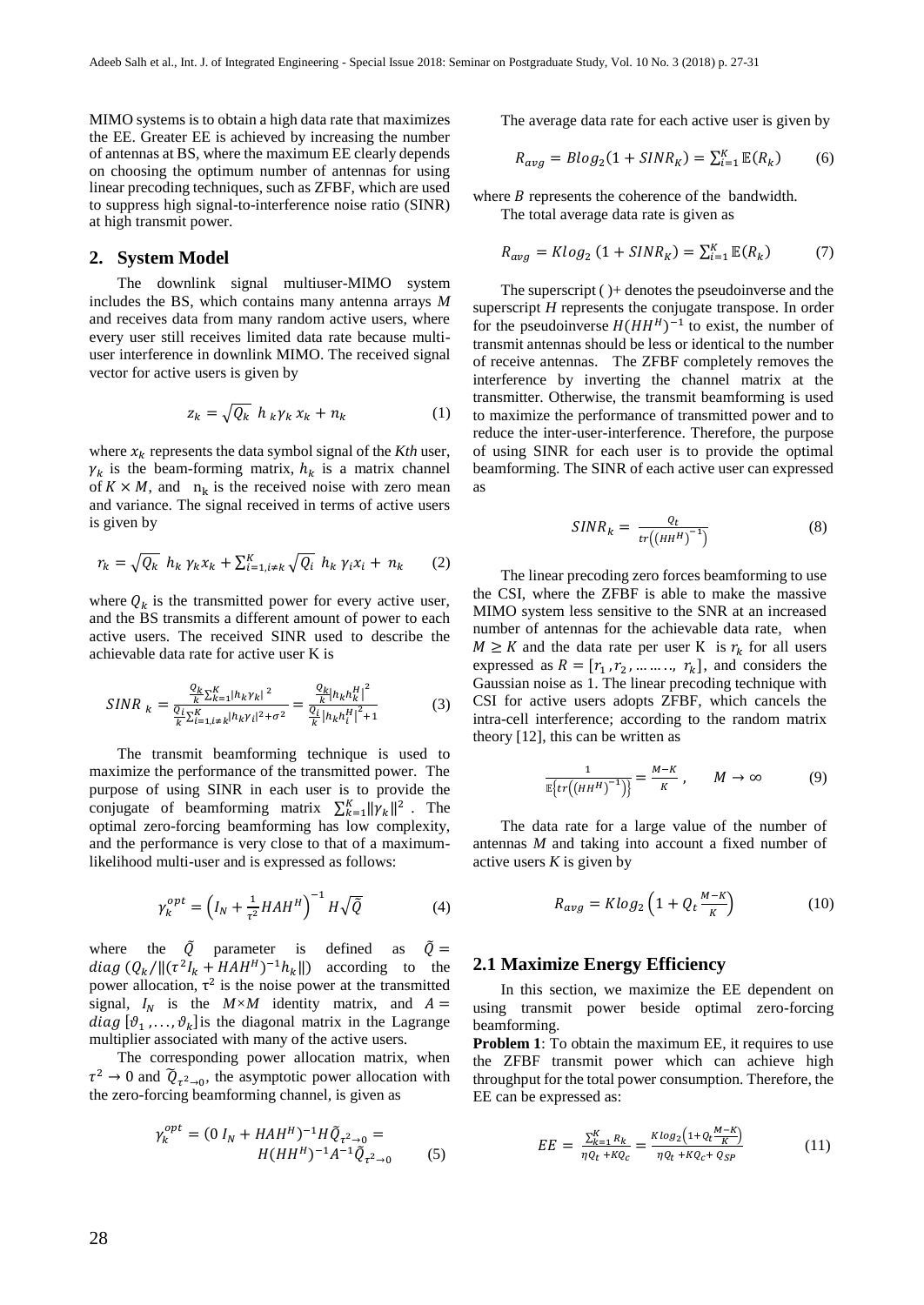where  $Q_t$  represents the total transmit power from the BS to every active user, and  $R_k$  represents the achievable data rate.

In order to obtain the maximum EE, the system needs to provide a high data rates for active users without sacrificing the QoS by using the beamforming transmit power. The consumption circuit power increases as the number of antennas increases, where the consumption circuit power  $Q_c$  represents the base band processing power  $Q_{BB}$  due to conversion from analog to digital or digital to analog (ADC/DAC), and  $Q_{RF}$  is the consumption power in the radio frequency chains due to the noise amplifier. The equation is given as

$$
Q_c = (Q_{BB} + Q_{RF}) \tag{12}
$$

For BS, every antenna element requires radio frequency chain. This RF chain consumption power will produce the noise, due to the conversion processes from digital-to-analog (DAC), and analog-to-digital (ADC), when the power is transmitted from BS to users. An increase in the number of antenna arrays at BS causes a very large increase in the cost of wireless communication due to the large number of radio frequency chains (RF).

The consumption circuit power transmitted with zeroforcing beamforming from every antenna to every active user is given by

$$
Q_{SP} \triangleq \frac{R_{flops}}{(1 - \sigma_{DC})(1 - \sigma_{MS})(1 - \sigma_{cool})}
$$
(13)

where  $R_{flops}$  represents the floating-point operations per antenna for all UE. The power amplifier efficiency [13] and [14] is given by

$$
\eta \triangleq \frac{1}{(1 - \sigma_{DC})(1 - \sigma_{MS})(1 - \sigma_{Cool})}
$$
(14)

where  $\eta$  represents the independent power for cooling, the main power supply, and the DC-DC converter loss.

We investigate the maximal EE for downlink massive MIMO systems using zero-forcing beamforming (ZFBF), dependent on the number of antenna elements and the optimal number of users inside the cell to optimize the transmit power.

**Lemma 1**: The maximal EE with CSI depends on the optimal number of antennas, *M* and a limited number of active users, where active users (UE) should be scheduled in each cell due to the transmit power:

$$
EE = \frac{K \log_2 \left(1 + Q_t \frac{M - K}{K}\right)}{\eta Q_t + K Q_c + Q_{SP}}
$$
(15)

The EE is affected by various system parameters such as the number of users inside cells and the number of transmit antennas. A function  $\mathcal{L}(K, M_{Tx})$  is given as in Equation (16)

$$
\mathcal{B}(K, M_{Tx}) = \left[\frac{Q_t Q_c (M - K)}{(\eta Q_t + Q_{SP}) \ln 2} + Q_t \frac{M - K}{K \ln 2}\right] - \left[ \left(1 + Q_t \frac{M - K}{K}\right) \times \log_2 \left(1 + Q_t \frac{M - K}{K}\right) \right] \tag{16}
$$

We assume the variable to be as follows:  $w = \frac{1}{u}$  $\frac{1}{K}$ , where the interval for UEs is  $\omega \in (0,1]$ ,  $\tau = Q_t(M - K)$ ,  $Z = \eta Q_t + Q_{SP}$ , and  $y = Q_c$ .

Based on the average data rate, the upper bound of EE for BS is derived by

$$
\frac{\partial E\widehat{EZFBF}}{\partial w} = \frac{\partial \left(\frac{\log_2(1+t w)}{y + w Z}\right)}{\partial w} \tag{17}
$$

To get the maximum EE and total transmit power  $Q_t$ with respect to  $w = \frac{1}{v}$  $\frac{1}{K}$ , we derive the EE to get the closed-form expression of  $w$  from Equation (17):

$$
\frac{\partial E\widehat{E_{ZFBF}}}{\partial w} = \frac{\frac{\tau(y + wZ)}{(1 + \tau w)\ln 2} - Z \log_2(1 + \tau w)}{(y + wZ)^2}
$$
(18)

$$
=\frac{\left(\frac{\tau y}{Zln2} - \frac{\tau}{ln2}w\right) - (1+\tau w)log_2(1+\tau w)}{\frac{1}{Z}(y+\omega Z)^2(1+\tau w)}\tag{19}
$$

According to the numerator in Equation (18),

=

$$
f(w,\tau) = \left(\frac{\tau y}{z\ln 2} + \frac{\tau}{\ln 2}w\right) - (1 + \tau w)\log_2(1 + \tau w)
$$
\n(20)

According to the first derivative, we simplify Equation (18):

$$
\frac{\partial E\widehat{E_{ZFBF}}}{\partial w} = \frac{f(w,\tau)}{\frac{1}{Z}(y+wZ)^2(1+\tau w)}
$$
(21)

where the derivative in term  $w$  is given by

$$
\frac{f(w,\tau)}{\partial w} = \frac{\tau}{\ln 2} - \left(\tau \log_2(1 + \tau w) + \frac{\tau}{\ln 2}\right) < 0 \tag{22}
$$

From the derivative, we note that the function  $f(w, \tau)$ decreases according to the interval between  $w \in (0,1]$  at an increase of  $w$ , and is given by

$$
\lim_{w \to 0^+} f(w, \tau) = \frac{\tau y}{Z \ln 2} > 0 \tag{23}
$$

Consequently, when the  $\lim_{w \to 0^+} f(w, \tau) > 0$ , the EE increases depending on the interval from  $w \in (0,1]$ . When  $f(w, \tau_{min}) > 0$ , the transmit power increases, which provides the critical number of antennas  $M_{Tx}^{cri}$ . The critical number of antennas can be calculated using the root of Equation (16) due to the increased number of antennas at the BS, which confirms  $f(w, \tau)|_{M_{Tx} = M_{Tx}^{cri} = 0}$ .

In addition, the maximum energy efficiency that can be obtained according to  $(w^{opt}, \tau) = 0$  is dependent on the optimal number of users  $K^{opt}$ . When using the root in Equation (16), the number of antennas becomes greater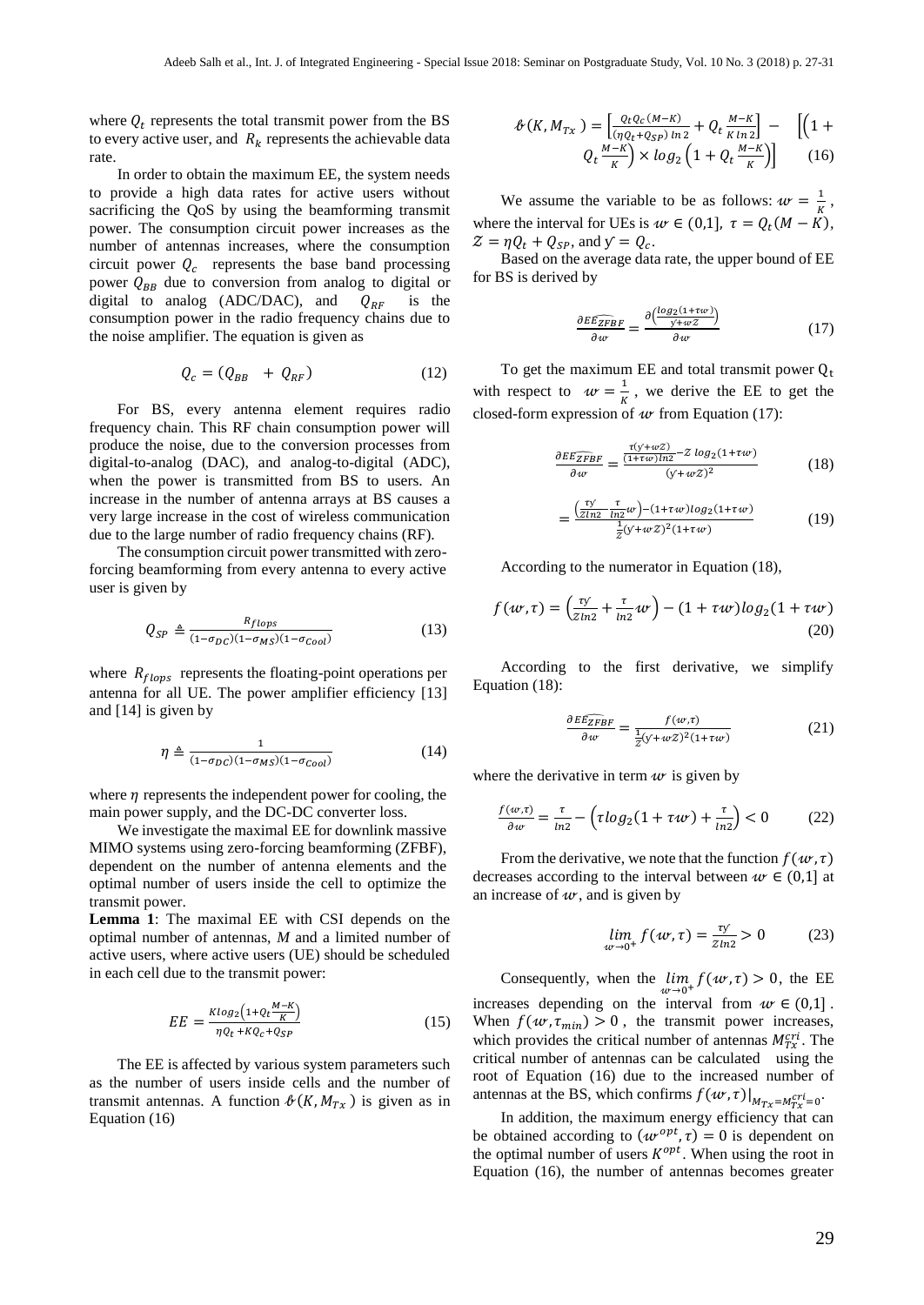than the critical number of antennas  $M_{Tx} \ge M_{Tx}^{cri}$  and there exists an optimal number of  $K^{opt} = \frac{1}{w^{opt}}$ . In this case, when the number of antennas becomes less than the critical number of antennas  $M_{Tx} \leq M_{Tx}^{cri}$ , the number of UEs inside the cell increases, and the EE start decreasing according to  $w = \frac{1}{\mu}$  $\frac{1}{K}$ :

$$
f(w,\tau) = \begin{cases} > 0 & M_{Tx} = M_{Tx}^{cri} \\ & = 0 & M_{Tx} \ge M_{Tx}^{cri} \\ & \le 0 & M_{Tx} < M_{Tx}^{cri} \end{cases} \tag{24}
$$

# **3. Results and Discussion**

Fig. 2 shows that the number of transmit antennas plays very important role to determine the optimal number of users for maximal EE. The maximal value of EE at  $M = 105$  and  $K = 13$  is achieved when  $Q_t = 0.7684$ . The maximal EE can be achieved when the number of transmit antennas more than the critical number of antennas  $M_{Tx} \geq M_{Tx}^{cri}$ . The optimal number of active users  $K^{opt} \geq$ 1 can be achieved under different amounts of transmit power to every active user, when  $\mathcal{B}(K, M_{Tx}) = 0$ . Based on Fig. 2, the EE is a quasi-concave function. The adoption of 50-150 antennas is able to provide high data rate for optimal number of users to get the maximal EE, and the maximal EE is equal to 13.24 (Mbit/Joule), when the *(M,*   $K$ ) = (105, 13).



Fig. 2 Relation of EE to the number of antennas *M* and the number of UEs.

From Fig. 3, the maximal EE can be obtained dependent on increasing the number of antennas and limiting the number of users when  $M_{Tx} \geq M_{Tx}^{cri}$  and  $\mathcal{N}(K, M_{Tx}) = 0$ . From Fig. 3, the EE first increases and then decreases corresponding to the increase number of antennas, which maximizes the transmit power  $Q_t$ , when taking into account the consumption circuit power and the

transmit power. The maximum EE occur when the numbers of antennas are (30, 35, 38) , and the number of the active users are equals (15, 20, 25) as shown in Fig.3. Otherwise, the performance of EE and optimal number of antennas can be obtained when the transmit power is larger than the consumption circuit power. The EE begins to decrease after achieving the peak value due to the increment of transmit power and number of distributed users  $K$  inside the cells. Otherwise, the maximum EE occurs when the consumption circuit power is comparable to the transmission power. In addition, the randomly distributed of active users inside the cell and the increment of number of antennas will increase both of the transmit power and the circuit operating power consumption, which makes the EE distribution becomes concave shape.







Fig. 4 Total transmit power versus number of antennas per BS.

Fig. 4, illustrates the total transmit power in singlecell massive MIMO systems. The BS transmits signal to